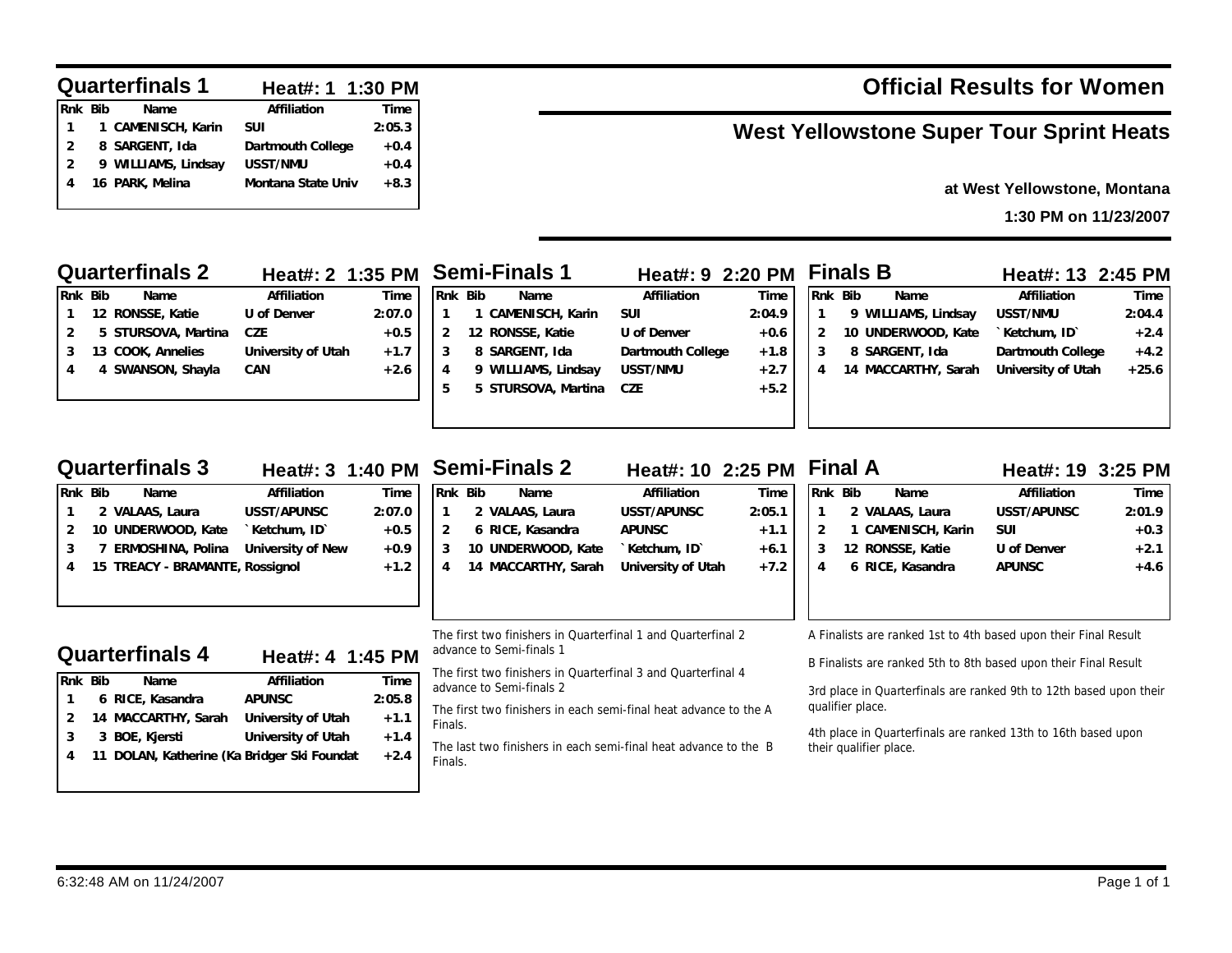#### **Quarterfinals 1 Heat#: 5 1:55 PM**

| Rnk Bib | Name                                   | Affiliation | Time    |
|---------|----------------------------------------|-------------|---------|
| 1       | 1 KUZZY, Garrott                       | CxC         | 3:13.5  |
|         | 8 GREGG, Brian                         | CxC         | $+2.1$  |
| 3       | 16 BLACKHORSE VON JE Mt Bachelor SEF   |             | $+7.2$  |
| 4       | 9 EINARSSON, Snorri University of Utah |             | $+14.9$ |
|         |                                        |             |         |

**Rnk Bib Name Affiliation Time 2 SINNOTT, Michael Sun Valley SEF 3:11.0 15 CHAMBERLAIN, David Maine Winter Sport +1.1 7 HOCHTL, Kevin Ski Club Vail +1.4 10 FLAHARTY, Tyson APUNSC +2.2**

**Rnk Bib Name Affiliation Time 14 COOK, Bryan Atomic/Swix 3:16.9 11 KRISTIANSEN, Gunna Montana State Univ +1.6 6 PLETCHER, Reid `Hailey, ID` +4.1 3 ZIMMERMANN, Leif USST/Bridger Ski F +2.2**

# **Official Results for Men**

# **West Yellowstone Super Tour Sprint Heats**

## **at West Yellowstone, Montana**

**1:30 PM on 11/23/2007**

|   |         | <b>Quarterfinals 2</b> | Heat#: 6 2:00 PM Semi-Finals 1 |        |         |                  | Heat#: 11 2:30 PM  |        |         | <b>Finals B</b>                       | Heat#: 14 2:50 PM |        |
|---|---------|------------------------|--------------------------------|--------|---------|------------------|--------------------|--------|---------|---------------------------------------|-------------------|--------|
|   | Rnk Bib | Name                   | Affiliation                    | Time   | Rnk Bib | Name             | Affiliation        | Time   | Rnk Bib | Name                                  | Affiliation       | Time   |
|   |         | 4 HAUGEN, Anders       | <b>APUNSC</b>                  | 3:20.6 |         | KUZZY, Garrott   | CxC                | 3:09.7 |         | 14 COOK, Bryan                        | Atomic/Swix       | 3:25.4 |
|   |         | 5 SLETTEN, Even        | University of Utah             | $+1.3$ |         | 5 SLETTEN, Even  | University of Utah | $+0.7$ |         | 8 GREGG, Brian                        | <b>CxC</b>        | $+0.4$ |
|   |         | 12 GREENE, Marshall    | XC Oregon                      | $+1.6$ |         | 8 GREGG, Brian   | CxC                | $+1.0$ | 11      | KRISTIANSEN, Gunna Montana State Univ |                   | $+3.3$ |
| 4 |         | 13 NANEY, Samuel       | Bozeman, MT                    | $+4.6$ |         | 4 HAUGEN, Anders | <b>APUNSC</b>      | $+2.8$ |         | HAUGEN, Anders                        | <b>APUNSC</b>     | $+6.7$ |
|   |         |                        |                                |        |         |                  |                    |        |         |                                       |                   |        |
|   |         |                        |                                |        |         |                  |                    |        |         |                                       |                   |        |

## **Quarterfinals 3**

**Quarterfinals 4**

**Heat#: 7 2:05 PM**

**Heat#: 8 2:10 PM**

| <b>Semi-Finals 2</b> |  |  |  |
|----------------------|--|--|--|
|----------------------|--|--|--|

| Rnk Bib       | Name                                     | Affiliation           | Time    |
|---------------|------------------------------------------|-----------------------|---------|
| $\mathbf{1}$  | 2 SINNOTT, Michael                       | <b>Sun Valley SEF</b> | 3:14.5  |
| $\mathcal{P}$ | 15 CHAMBERLAIN, David Maine Winter Sport |                       | $+2.5$  |
| 3             | 11 KRISTIANSEN, Gunna Montana State Univ |                       | $+5.2$  |
| 4             | 14 COOK, Bryan                           | Atomic/Swix           | $+15.5$ |
|               |                                          |                       |         |

The first two finishers in Quarterfinal 1 and Quarterfinal 2 advance to Semi-finals 1

The first two finishers in Quarterfinal 3 and Quarterfinal 4 advance to Semi-finals 2 3rd place in Quarterfinals are ranked 9th to 12th based upon their

The first two finishers in each semi-final heat advance to the A Finals.

The last two finishers in each semi-final heat advance to the B Finals.

### A Finalists are ranked 1st to 4th based upon their Final Result

**Rnk Bib Name Affiliation Time 1 KUZZY, Garrott CxC 3:07.2 2 SINNOTT, Michael Sun Valley SEF +1.0 15 CHAMBERLAIN, David Maine Winter Sport +2.9 5 SLETTEN, Even University of Utah +3.7**

**Final A Heat#: 12 2:35 PM Heat#: 20 3:30 PM**

B Finalists are ranked 5th to 8th based upon their Final Result

qualifier place.

4th place in Quarterfinals are ranked 13th to 16th based upon their qualifier place.

| 11/24/2007<br>6:34:17 AM<br>AM on | Page<br>of |
|-----------------------------------|------------|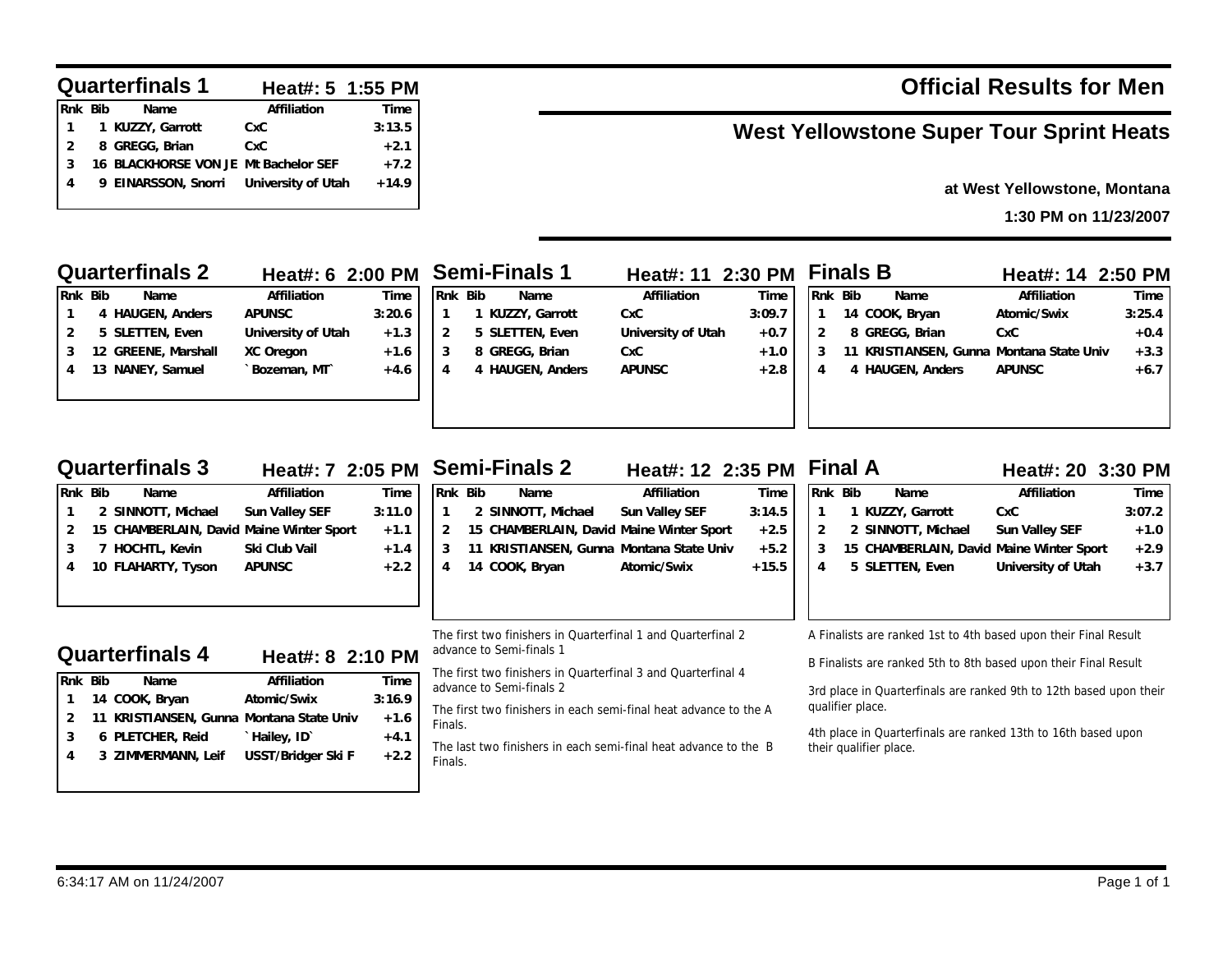# **Official Results**

# **West Yellowstone Super Tour Sprint Heats at West Yellowstone, Montana**

**1:30 PM on 11/23/2007**



## **Jury Information: Course Information:**

**Technical Delegate: Chief of Competition: Asst. TD: Jury Members:**

**David Robinson Doug Ouren Dave Pierce**

| <b>Course Name:</b>            | <b>Sprint Loop</b> |
|--------------------------------|--------------------|
| <b>Height Difference (HD):</b> | 10 Meters          |
| Max Climb (MC):                | 10 Meters          |
| Total Climb (TC):              | 20 Meters          |

|      |            | Last                      |             | Qualifier                   | <b>USSA Race</b> |  |
|------|------------|---------------------------|-------------|-----------------------------|------------------|--|
| Rank | <b>Bib</b> | <b>Round</b>              | <b>Name</b> | Time<br><b>Place</b>        | <b>Points</b>    |  |
|      |            | Class: M - Men 944 Meters |             | <b>FValue:</b>              | 1200             |  |
|      |            |                           |             | <b>USSA Applied Penalty</b> | 61.67            |  |
|      |            |                           |             |                             |                  |  |

| 1           | 1. | <b>Final A</b>        | <b>KUZZY, Garrott</b>                       | <b>CxC</b>                       | 1            | 03:12.6 | 0.00  |
|-------------|----|-----------------------|---------------------------------------------|----------------------------------|--------------|---------|-------|
| $\mathbf 2$ |    | 2 Final A             | SINNOTT, Michael                            | <b>Sun Valley SEF</b>            | $\mathbf{2}$ | 03:13.5 | 4.98  |
| 3           |    | 15 Final A            | <b>CHAMBERLAIN, David</b>                   | <b>Maine Winter Sports Cente</b> | 15           | 03:24.5 | 9.97  |
| 4           | 5  | <b>Final A</b>        | <b>SLETTEN, Even</b>                        | <b>University of Utah</b>        | 5            | 03:20.4 | 14.95 |
| 5           |    | 14 Final B            | COOK, Bryan                                 | <b>Atomic/Swix</b>               | 14           | 03:24.4 | 19.94 |
| 6           | 8  | <b>Final B</b>        | <b>GREGG, Brian</b>                         | <b>CxC</b>                       | 8            | 03:22.4 | 24.92 |
| 7           | 11 | <b>Final B</b>        | <b>KRISTIANSEN, Gunnar</b>                  | <b>Montana State University</b>  | 11           | 03:23.1 | 29.91 |
| 8           | 4  | <b>Final B</b>        | <b>HAUGEN, Anders</b>                       | <b>APUNSC</b>                    | 4            | 03:18.6 | 34.89 |
| 9           | 6  | <b>Quarterfinal 4</b> | <b>PLETCHER, Reid</b>                       | `Hailey, ID`                     | 6            | 03:20.8 | 39.88 |
| 10          | 7  | <b>Quarterfinal 3</b> | <b>HOCHTL, Kevin</b>                        | Ski Club Vail                    | 7            | 03:21.5 | 44.86 |
| 11          | 12 | <b>Quarterfinal 2</b> | <b>GREENE, Marshall</b>                     | <b>XC Oregon</b>                 | 12           | 03:23.3 | 49.84 |
| 12          | 16 | <b>Quarterfinal 1</b> | <b>BLACKHORSE VON JESS, Mt Bachelor SEF</b> |                                  | 16           | 03:24.6 | 54.83 |
| 13          | 3  | <b>Quarterfinal 4</b> | ZIMMERMANN, Leif                            | <b>USST/Bridger Ski Foundati</b> | 3            | 03:16.0 | 59.81 |
| 14          | 9  | <b>Quarterfinal 1</b> | <b>EINARSSON, Snorri</b>                    | <b>University of Utah</b>        | 9            | 03:22.9 | 64.80 |
| 15          | 10 | <b>Quarterfinal 3</b> | <b>FLAHARTY, Tyson</b>                      | <b>APUNSC</b>                    | 10           | 03:23.0 | 69.78 |
| 16          | 13 | <b>Quarterfinal 2</b> | <b>NANEY, Samuel</b>                        | 'Bozeman, MT'                    | 13           | 03:23.6 | 74.77 |
| 17          |    | Qualification         | SWANK, Adam                                 | <b>Fischer/Craft</b>             | 17           | 03:24.7 | 75.39 |
| 18          |    | Qualification         | <b>HOWE, Alex</b>                           | <b>Gunstock Nordic</b>           | 18           | 03:25.1 | 77.88 |
| 19          |    | Qualification         | <b>SOUTHAM, James</b>                       | <b>Rossignol/APUNSC</b>          | 19           | 03:25.1 | 77.88 |
| 20          |    | Qualification         | OSGOOD, Brayton                             | <b>XC Oregon</b>                 | 20           | 03:25.6 | 81.00 |
| 21          |    | Qualification         | <b>IVERSON, Mark</b>                        | <b>Steamboat Springs WSC</b>     | 21           | 03:26.1 | 84.11 |
| 22          |    | Qualification         | <b>SCOTT, Ryan</b>                          | <b>Montana State University</b>  | 22           | 03:26.4 | 85.98 |
| 23          |    | Qualification         | <b>DYCK, Casey</b>                          | <b>University of New Mexico</b>  | 23           | 03:26.4 | 85.98 |
| 24          |    | Qualification         | <b>FOLLERAAS, Anders</b>                    | <b>Montana State University</b>  | 24           | 03:26.7 | 87.85 |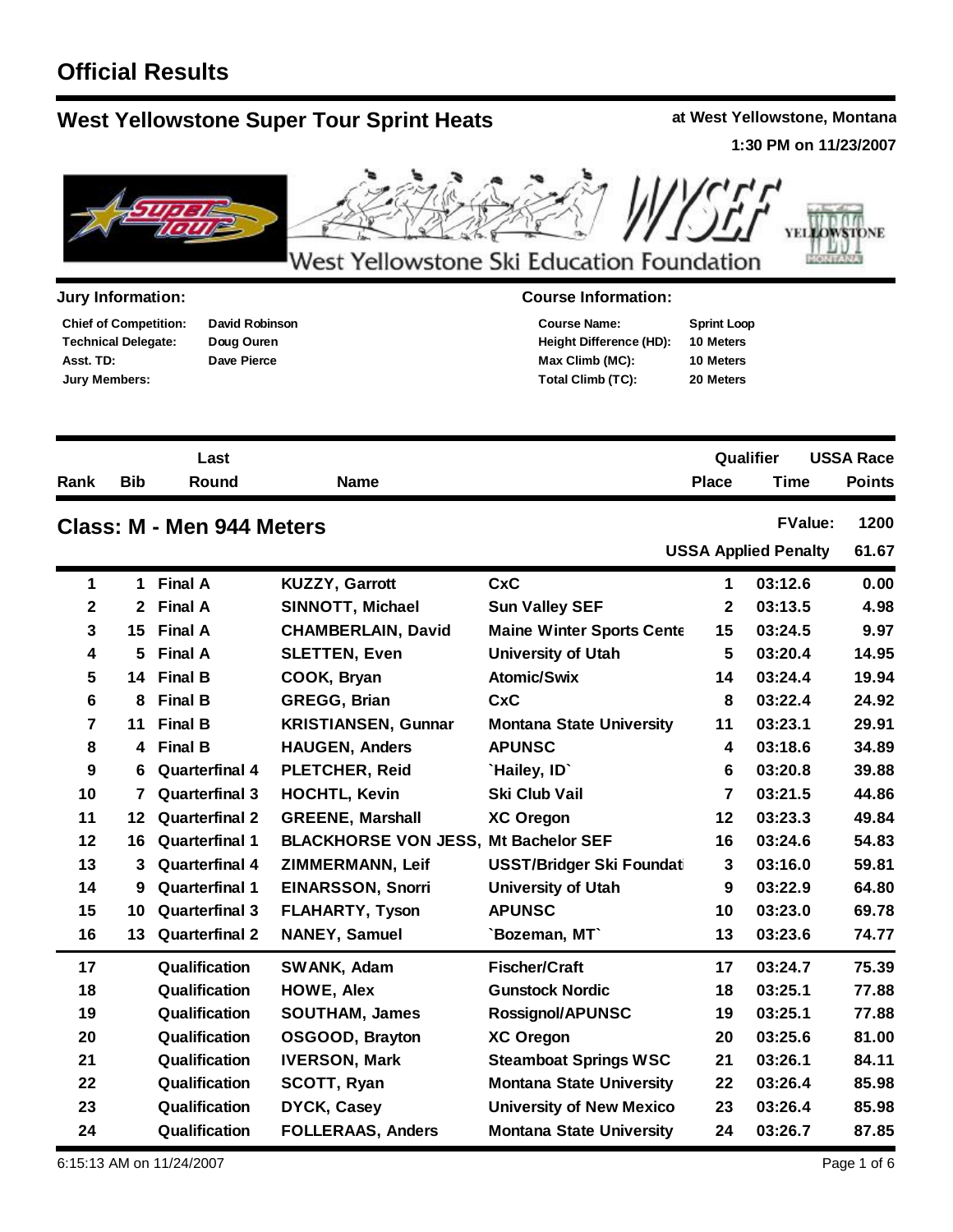|      | Last                |                             |                                   |              | Qualifier | <b>USSA Race</b> |
|------|---------------------|-----------------------------|-----------------------------------|--------------|-----------|------------------|
| Rank | <b>Bib</b><br>Round | <b>Name</b>                 |                                   | <b>Place</b> | Time      | <b>Points</b>    |
| 25   | Qualification       | <b>KNIGHT, Brenton</b>      | <b>APUNSC</b>                     | 25           | 03:26.8   | 88.47            |
| 26   | Qualification       | MAHOOD, colin               | <b>XC Oregon</b>                  | 26           | 03:27.4   | 92.21            |
| 27   | Qualification       | <b>DENGEL, Bart</b>         | <b>APUNSC</b>                     | 27           | 03:29.9   | 107.79           |
| 28   | Qualification       | <b>WATT, Andre</b>          | <b>CxC</b>                        | 28           | 03:30.3   | 110.28           |
| 29   | Qualification       | <b>GRIMM, Dirk</b>          | <b>WSV Bad Lobenstein</b>         | 29           | 03:30.3   | 110.28           |
| 30   | Qualification       | <b>MATTESON, Michael</b>    | <b>APUNSC</b>                     | 30           | 03:30.6   | 112.15           |
| 31   | Qualification       | <b>BAKKEN, Bjorn</b>        | St. Scholastica                   | 31           | 03:31.2   | 115.89           |
| 32   | Qualification       | <b>FREEMAN, Justin</b>      | <b>Factory Team</b>               | 32           | 03:32.0   | 120.87           |
| 33   | Qualification       | <b>O BRIAN, Patrick</b>     | <b>Dartmouth</b>                  | 33           | 03:32.1   | 121.50           |
| 34   | Qualification       | LIEBSCH, Matt               | <b>CxC</b>                        | 34           | 03:32.2   | 122.12           |
| 35   | Qualification       | <b>HOFFMAN, Noah</b>        | <b>Sun Valley SEF</b>             | 35           | 03:32.7   | 125.23           |
| 36   | Qualification       | <b>BAILEY, Fred</b>         | <b>Maine Winter Sports Cente</b>  | 36           | 03:33.2   | 128.35           |
| 37   | Qualification       | <b>SIMONS, Casey</b>        | <b>University of Utah</b>         | 37           | 03:33.2   | 128.35           |
| 38   | Qualification       | CASE, lan                   | <b>Craftsbury Nordic Ski Club</b> | 38           | 03:33.6   | 130.84           |
| 39   | Qualification       | <b>HAVLICK, lan</b>         | <b>University of Utah</b>         | 39           | 03:34.0   | 133.33           |
| 40   | Qualification       | <b>TARLING, Sam</b>         | <b>Burke Mountain Academy</b>     | 40           | 03:34.1   | 133.96           |
| 41   | Qualification       | <b>KAEDING, Gus</b>         | <b>Michigan Tech</b>              | 41           | 03:34.4   | 135.83           |
| 42   | Qualification       | <b>ROENNING, Bernhard</b>   | <b>Montana State University</b>   | 42           | 03:34.4   | 135.83           |
| 43   | Qualification       | <b>HARVEY, Chris</b>        | <b>MN Valley</b>                  | 43           | 03:35.1   | 140.19           |
| 44   | Qualification       | <b>MALLAMS, lan</b>         | <b>Steamboat Winter Club</b>      | 44           | 03:35.2   | 140.81           |
| 45   | Qualification       | <b>SOTSKOV, Pavel</b>       | <b>Dartmouth Outing Club</b>      | 45           | 03:35.2   | 140.81           |
| 46   | Qualification       | FICK, Ben                   | <b>University of Utah</b>         | 46           | 03:35.3   | 141.43           |
| 47   | Qualification       | <b>BJORNSEN, Erik</b>       | <b>Methow Valley</b>              | 47           | 03:35.9   | 145.17           |
| 48   | Qualification       | <b>BARD, Joey</b>           | <b>Maine Winter Sports Cente</b>  | 48           | 03:35.9   | 145.17           |
| 49   | Qualification       | <b>KJORSTAD, Tyler</b>      | <b>DuluthXC</b>                   | 49           | 03:36.3   | 147.66           |
| 50   | Qualification       | PARK, Nathan                | <b>Montana State University</b>   | 50           | 03:36.7   | 150.16           |
| 51   | Qualification       | <b>CARTWRIGHT, Goerge</b>   | <b>Lander Valley Nordic</b>       | 51           | 03:37.1   | 152.65           |
| 52   | Qualification       | <b>HEGLUND, Kevin</b>       | <b>Michigan Tech</b>              | 52           | 03:38.1   | 158.88           |
| 53   | Qualification       | <b>GRAHN, Rick</b>          | <b>University of New Mexico</b>   | 53           | 03:38.5   | 161.37           |
| 54   | Qualification       | <b>SCHULZ, Alex</b>         | <b>Craftsbury Nordic Ski Club</b> | 54           | 03:38.6   | 161.99           |
| 55   | Qualification       | <b>HENRIQUES, Dominic</b>   | <b>University of Nevada</b>       | 55           | 03:38.9   | 163.86           |
| 56   | Qualification       | <b>KELLER, Charlie</b>      | <b>Michigan Tech</b>              | 56           | 03:39.0   | 164.49           |
| 57   | Qualification       | <b>MILLIKEN, Lucas</b>      | <b>Burke Mountain Academy</b>     | 57           | 03:39.1   | 165.11           |
| 58   | Qualification       | KASK, Jason                 | <b>Duluth Nordic</b>              | 58           | 03:39.1   | 165.11           |
| 59   | Qualification       | ITO, Daichi                 | <b>Montana State University</b>   | 59           | 03:39.5   | 167.60           |
| 60   | Qualification       | ANIKIN, Nikolai             | <b>Atomic</b>                     | 60           | 03:39.9   | 170.09           |
| 61   | Qualification       | <b>DREISSIGACKER, Ethan</b> | <b>Craftsbury Nordic Ski Club</b> | 61           | 03:40.1   | 171.34           |
| 62   | Qualification       | <b>MARSHALL, Sam</b>        | <b>Gunstock Nordic</b>            | 62           | 03:41.3   | 178.82           |
| 63   | Qualification       | GIBSON, Michael             | <b>Craftsbury Nordic Ski Club</b> | 63           | 03:41.3   | 178.82           |
| 64   | Qualification       | <b>WRIGHT, Tyler</b>        | Auburn Ski Club                   | 64           | 03:41.7   | 181.31           |
| 65   | Qualification       | <b>RICHMOND, Andy</b>       | <b>Burke Mountain Academy</b>     | 65           | 03:41.8   | 181.93           |
| 66   | Qualification       | <b>MANSKE, Waylon</b>       | 'Lindstrom, MN'                   | 66           | 03:42.0   | 183.18           |
| 67   | Qualification       | <b>JOHNSON, Gustavo</b>     | <b>TUNA</b>                       | 67           | 03:42.1   | 183.80           |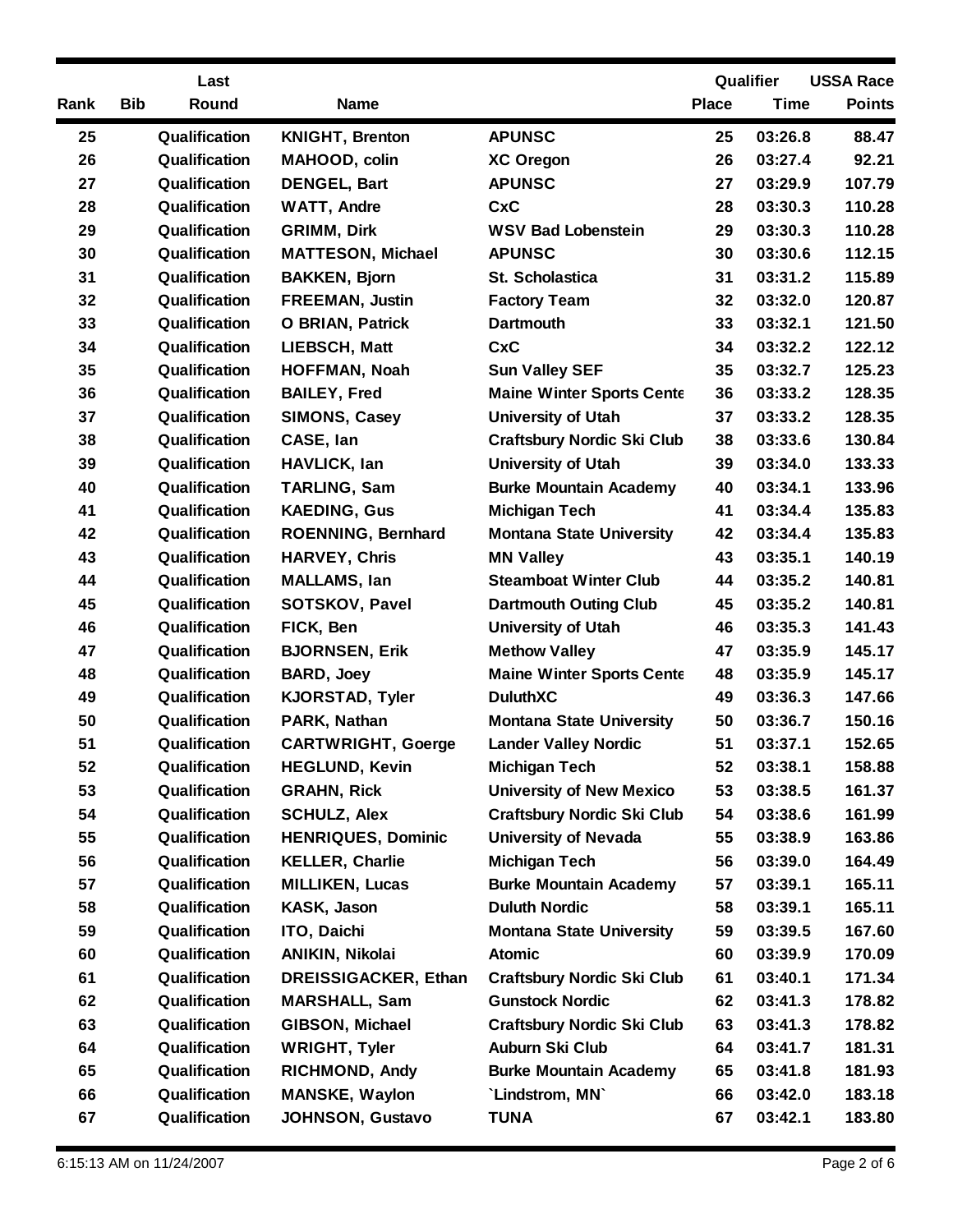|      | Last                |                           |                                   |              | Qualifier   | <b>USSA Race</b> |
|------|---------------------|---------------------------|-----------------------------------|--------------|-------------|------------------|
| Rank | <b>Bib</b><br>Round | <b>Name</b>               |                                   | <b>Place</b> | <b>Time</b> | <b>Points</b>    |
| 68   | Qualification       | KILPELA, Mikael           | <b>Superiorland</b>               | 68           | 03:42.4     | 185.67           |
| 69   | Qualification       | <b>DE CARUFEL, Matt</b>   | <b>University of Nevada</b>       | 69           | 03:42.7     | 187.54           |
| 70   | Qualification       | HINES, jonathan           | `Bend, OR`                        | 70           | 03:43.3     | 191.28           |
| 71   | Qualification       | <b>HAERING, Don</b>       | <b>APUNSC</b>                     | 71           | 03:44.8     | 200.62           |
| 72   | Qualification       | <b>PRIBYL, Steve</b>      | <b>Michigan Tech</b>              | 72           | 03:48.2     | 221.81           |
| 73   | Qualification       | <b>BARTON, Jake</b>       | <b>Craftsbury Nordic Ski Club</b> | 73           | 03:51.5     | 242.37           |
| 74   | Qualification       | PUDIAK, Dylan             | <b>Burke Mountain Academy</b>     | 74           | 03:51.8     | 244.24           |
| 75   | Qualification       | <b>BROMLEY, Luke</b>      | `Lander, WY`                      | 75           | 03:52.0     | 245.48           |
| 76   | Qualification       | <b>NISTTER, Matt</b>      | <b>St. Scholastica</b>            | 76           | 03:55.0     | 264.17           |
| 77   | Qualification       | <b>DONNELLY, Liam</b>     | <b>Vermont Academy</b>            | 77           | 03:55.1     | 264.80           |
| 78   | Qualification       | <b>DOUGHERTY, Samuel</b>  | <b>Alaska Winter Stars</b>        | 78           | 03:55.5     | 267.29           |
| 79   | Qualification       | <b>STINSON, Patrick</b>   | <b>OIA</b>                        | 79           | 03:56.3     | 272.27           |
| 80   | Qualification       | <b>ROBILLARD, Maxime</b>  | <b>Colorado College</b>           | 80           | 03:57.0     | 276.64           |
| 81   | Qualification       | <b>JOHNSON, Thomas</b>    | <b>Stratton Mountain School</b>   | 81           | 03:57.4     | 279.13           |
| 82   | Qualification       | <b>HUNT, Connor</b>       | <b>Craftsbury Nordic Ski Club</b> | 82           | 03:58.2     | 284.11           |
| 83   | Qualification       | <b>MCCLURE, Jerad</b>     | <b>Alaska Winter Stars</b>        | 83           | 03:59.9     | 294.70           |
| 84   | Qualification       | <b>HUGUS, Benjamin</b>    | <b>CXC Junior Devo</b>            | 84           | 04:00.7     | 299.69           |
| 85   | Qualification       | <b>BECKMAN, Sean</b>      | <b>Michigan Tech</b>              | 85           | 04:00.9     | 300.93           |
| 86   | Qualification       | <b>VAN DEVENTER, Pete</b> | <b>Dartmouth College</b>          | 86           | 04:01.4     | 304.05           |
| 87   | Qualification       | JODA, Andrew              | <b>Michigan Tech</b>              | 87           | 04:02.6     | 311.53           |
| 88   | Qualification       | <b>PEDERSEN, Eliah</b>    | 'Lander, WY'                      | 88           | 04:05.3     | 328.35           |
| 89   | Qualification       | JOHNSON, Jordi            | `Boise, ID`                       | 89           | 04:07.0     | 338.94           |
| 90   | Qualification       | <b>TREADWELL, Robert</b>  | <b>Gunstock Nordic</b>            | 90           | 04:07.7     | 343.30           |
| 91   | Qualification       | <b>BRADLEE, Robert</b>    | <b>CSU</b>                        | 91           | 04:09.6     | 355.14           |
| 92   | Qualification       | <b>BALDWIN, Tristan</b>   | <b>Gunstock Ski Club</b>          | 92           | 04:11.2     | 365.11           |
| 93   | Qualification       | PIPER, Matthew            | <b>Craftsbury Nordic Ski Club</b> | 93           | 04:11.3     | 365.73           |
| 94   | Qualification       | <b>PETERS, Luke</b>       | <b>CXC Junior Devo</b>            | 94           | 04:12.5     | 373.21           |
| 95   | Qualification       | <b>MATTIOLI, Tony</b>     | <b>CXC Junior Devo</b>            | 95           | 04:14.1     | 383.18           |
| 96   | Qualification       | <b>BRODHEAD, Dan</b>      | <b>Craftsbury Nordic Ski Club</b> | 96           | 04:14.2     | 383.80           |
| 97   | Qualification       | <b>SCANNELL, Gordon</b>   | <b>Vermont Academy</b>            | 97           | 04:14.6     | 386.29           |
| 98   | Qualification       | <b>WONDERS, Raymond</b>   | <b>APUNSC</b>                     | 98           | 04:22.5     | 435.51           |
| 99   | Qualification       | <b>KAEDING, sten</b>      | <b>Craftsbury Nordic Ski Club</b> | 99           | 04:34.2     | 508.41           |
| 100  | Qualification       | <b>BREU, Peter</b>        | <b>Bedford Cross Country</b>      | 100          | 04:51.5     | 616.20           |
|      | Qualification       | <b>IVANOV, Sergey</b>     | Kongsberger                       |              | <b>DSQ</b>  |                  |
|      | Qualification       | KUZIO, Dan                | <b>Green Mountain Valley Sch</b>  |              | <b>DNS</b>  |                  |
|      | Qualification       | RICH, Jackson             | <b>Cambridge Sports Union</b>     |              | <b>DNS</b>  |                  |
|      | Qualification       | <b>VIOLETT, Zachary</b>   | `Bend, OR`                        |              | <b>DNS</b>  |                  |
|      | Qualification       | <b>ENMAN, Eli</b>         | `Huntington, VT`                  |              | <b>DNS</b>  |                  |
|      | Qualification       | <b>OFTEN, Einar</b>       | <b>NOR</b>                        |              | <b>DNS</b>  |                  |
|      | Qualification       | FIGI, Fabian              | <b>University of Utah</b>         |              | <b>DNS</b>  |                  |
|      | Qualification       | <b>JACKSON, Teo</b>       | <b>Burke Mountain Academy</b>     |              | <b>DNS</b>  |                  |
|      | Qualification       | <b>GELSO, Matt</b>        | USST/CU                           |              | <b>DNS</b>  |                  |
|      | Qualification       | SMITH, Thomas             | <b>Mt Bachelor SEF</b>            |              | <b>DNS</b>  |                  |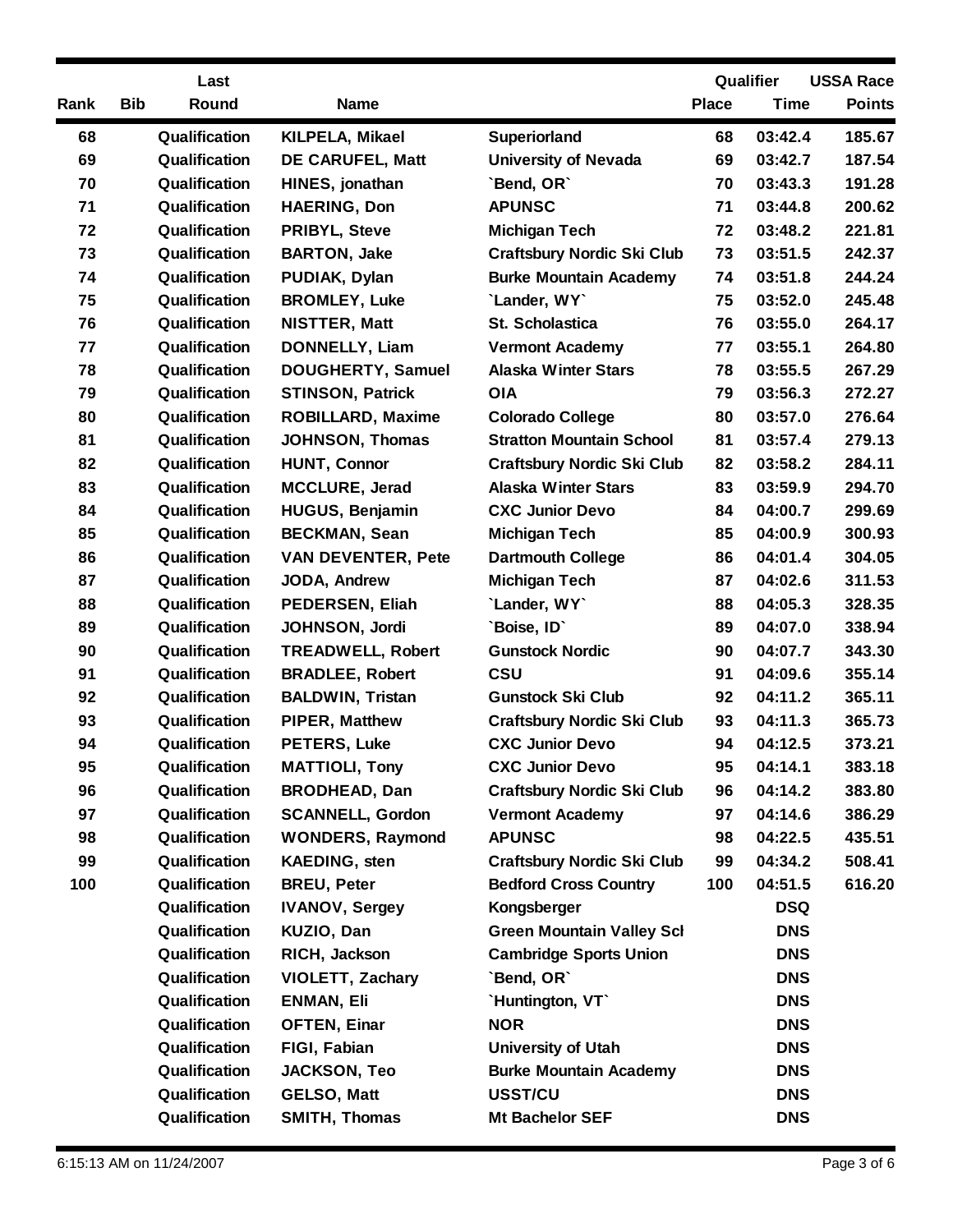|      |            | Last                 |                                                        |                                  | Qualifier    |             | <b>USSA Race</b> |
|------|------------|----------------------|--------------------------------------------------------|----------------------------------|--------------|-------------|------------------|
| Rank | <b>Bib</b> | Round                | <b>Name</b>                                            |                                  | <b>Place</b> | <b>Time</b> | <b>Points</b>    |
|      |            | <b>Qualification</b> | <b>SINCLAIR, David</b>                                 | 'Waitsfield, VI'                 |              | <b>DNS</b>  |                  |
|      |            | Qualification        | <b>DYSTE, Nels</b>                                     | <b>St. Olaf College</b>          |              | <b>DNS</b>  |                  |
|      |            | Qualification        | <b>VARGO, Steve</b>                                    | <b>St. Lawrence University</b>   |              | <b>DNS</b>  |                  |
|      |            | Qualification        | <b>NOYES, Isaac</b>                                    | <b>St. Lawrence University</b>   |              | <b>DNS</b>  |                  |
|      |            | Qualification        | DEBOLD, Doug                                           | <b>Green Mountain Valley Scl</b> |              | <b>DNS</b>  |                  |
|      |            | <b>Qualification</b> | SMULLIN, josh                                          | <b>XC Oregon</b>                 |              | <b>DNS</b>  |                  |
|      |            | Qualification        | <b>STERLING, Nick</b>                                  | 'Boulder, CO'                    |              | <b>DNS</b>  |                  |
|      |            | <b>Qualification</b> | <b>HELLEBOSTAD, Tor-Hakor University of New Mexico</b> |                                  |              | <b>DNS</b>  |                  |
|      |            | <b>Qualification</b> | <b>STARK, Thomas</b>                                   | <b>Middlebury College</b>        |              | <b>DNS</b>  |                  |
|      |            | Qualification        | <b>BUTLER, Preston</b>                                 | <b>Green Mountain Valley Sch</b> |              | <b>DNS</b>  |                  |
|      |            | Qualification        | <b>EGAN, Graham</b>                                    | <b>Middlebury College</b>        |              | <b>DNS</b>  |                  |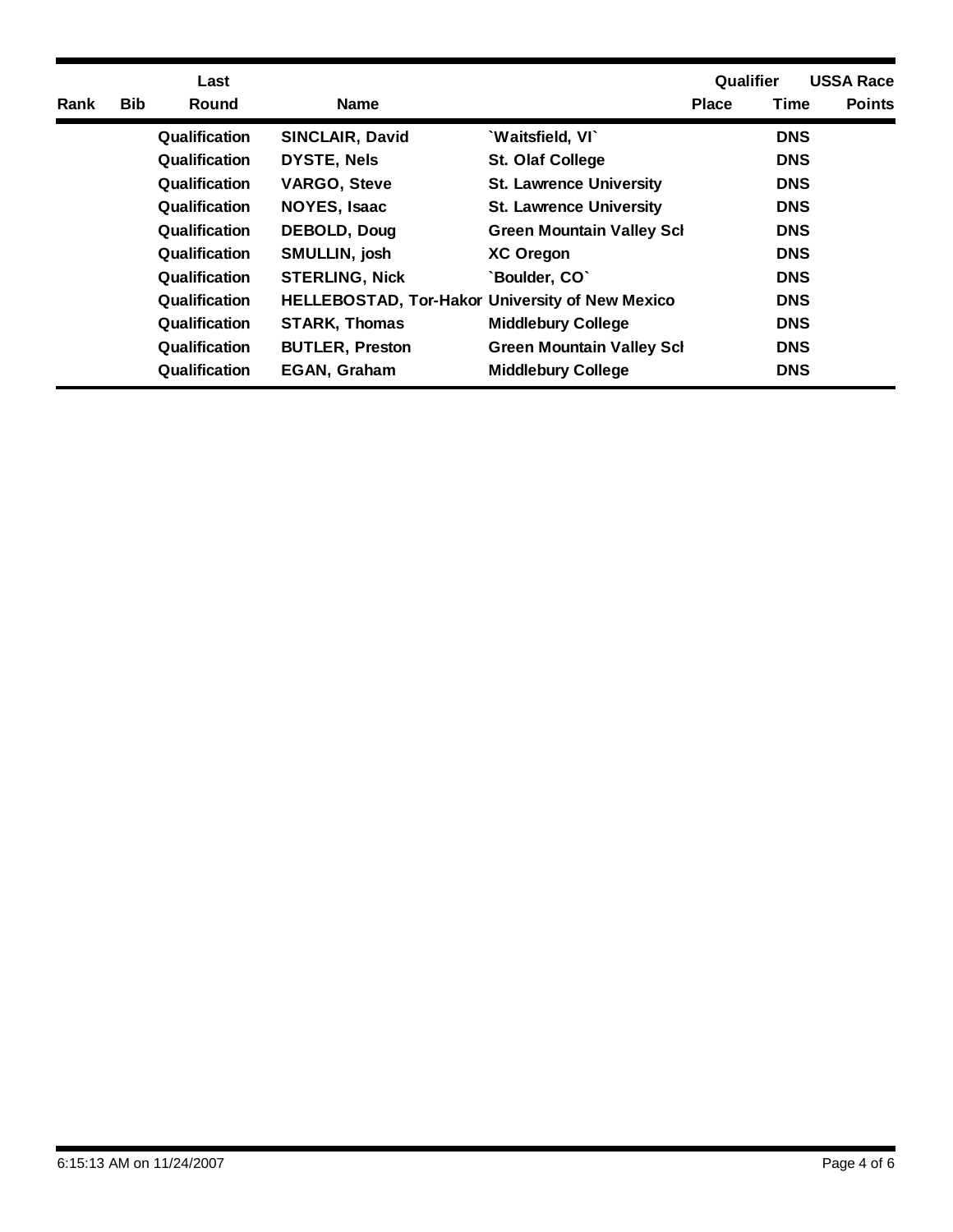|                         |            | Last                               |                                                |                                 |              | Qualifier                   | <b>USSA Race</b> |
|-------------------------|------------|------------------------------------|------------------------------------------------|---------------------------------|--------------|-----------------------------|------------------|
| Rank                    | <b>Bib</b> | Round                              | <b>Name</b>                                    |                                 | <b>Place</b> | <b>Time</b>                 | <b>Points</b>    |
|                         |            | <b>Class: F - Women 944 Meters</b> |                                                |                                 |              | <b>FValue:</b>              | 1200             |
|                         |            |                                    |                                                |                                 |              | <b>USSA Applied Penalty</b> | 106.49           |
| 1                       |            | 2 Final A                          | <b>VALAAS, Laura</b>                           | <b>USST/APUNSC</b>              | $\mathbf{2}$ | 02:09.7                     | 0.00             |
| $\mathbf 2$             | 1          | <b>Final A</b>                     | <b>CAMENISCH, Karin</b>                        | <b>SUI</b>                      | 1            | 02:09.5                     | 4.26             |
| 3                       |            | 12 Final A                         | <b>RONSSE, Katie</b>                           | <b>U</b> of Denver              | 12           | 02:14.8                     | 8.53             |
| 4                       | 6          | <b>Final A</b>                     | RICE, Kasandra                                 | <b>APUNSC</b>                   | 6            | 02:12.1                     | 12.79            |
| 5                       | 9          | <b>Final B</b>                     | <b>WILLIAMS, Lindsay</b>                       | <b>USST/NMU</b>                 | 9            | 02:13.3                     | 17.05            |
| 6                       | 10         | <b>Final B</b>                     | <b>UNDERWOOD, Kate</b>                         | `Ketchum, ID`                   | 10           | 02:13.9                     | 21.31            |
| $\overline{\mathbf{7}}$ | 8          | <b>Final B</b>                     | SARGENT, Ida                                   | <b>Dartmouth College</b>        | 8            | 02:13.1                     | 25.58            |
| 8                       |            | 14 Final B                         | <b>MACCARTHY, Sarah</b>                        | <b>University of Utah</b>       | 14           | 02:15.2                     | 29.84            |
| 9                       | 5          | <b>Semifinal 2</b>                 | <b>STURSOVA, Martina</b>                       | <b>CZE</b>                      | 5            | 02:11.8                     | 34.10            |
| 10                      | 3          | <b>Quarterfinal 4</b>              | <b>BOE, Kjersti</b>                            | <b>University of Utah</b>       | 3            | 02:10.0                     | 38.36            |
| 11                      | 7          | <b>Quarterfinal 3</b>              | <b>ERMOSHINA, Polina</b>                       | <b>University of New Mexico</b> | 7            | 02:13.0                     | 42.63            |
| 12                      | 13         | <b>Quarterfinal 2</b>              | <b>COOK, Annelies</b>                          | <b>University of Utah</b>       | 13           | 02:14.9                     | 46.89            |
| 13                      | 4          | <b>Quarterfinal 2</b>              | <b>SWANSON, Shayla</b>                         | <b>CAN</b>                      | 4            | 02:11.6                     | 51.15            |
| 14                      | 11         | <b>Quarterfinal 4</b>              | DOLAN, Katherine (Kate)                        | <b>Bridger Ski Foundation</b>   | 11           | 02:14.1                     | 55.41            |
| 15                      | 15         | <b>Quarterfinal 3</b>              | <b>TREACY - BRAMANTE, Ca Rossignol</b>         |                                 | 15           | 02:15.8                     | 59.68            |
| 16                      | 16         | <b>Quarterfinal 1</b>              | PARK, Melina                                   | <b>Montana State University</b> | 16           | 02:16.4                     | 63.94            |
| 16                      |            | Qualification                      | <b>RENNIE, Claire</b>                          | <b>Montana State University</b> | 16           | 02:16.4                     | 63.94            |
| 18                      |            | Qualification                      | <b>SELLEGREN, Gretchen</b>                     | <b>Bridger Ski Foundation</b>   | 18           | 02:16.5                     | 64.86            |
| 19                      |            | Qualification                      | <b>BRENNAN, Rosie</b>                          | <b>USST/Dartmouth</b>           | 19           | 02:17.0                     | 69.50            |
| 20                      |            | Qualification                      | RORABAUGH, Rebecca                             | <b>APUNSC</b>                   | 20           | 02:17.0                     | 69.50            |
| 21                      |            | Qualification                      | <b>ARDUSER, Kate</b>                           | <b>Rossignol/APUNSC</b>         | 21           | 02:18.1                     | 79.69            |
| 22                      |            | Qualification                      | <b>DEHLIN, Lindsey</b>                         | <b>USST/NMU</b>                 | 22           | 02:18.3                     | 81.54            |
| 23                      |            | Qualification                      | <b>STRANDBERG, Kristina</b>                    | <b>XC Oregon</b>                | 23           | 02:18.3                     | 81.54            |
| 24                      |            | Qualification                      | <b>DIGGINS, Jessie</b>                         | <b>Stillwater High School</b>   | 24           | 02:19.1                     | 88.96            |
| 25                      |            | Qualification                      | ROY, Zoe                                       | <b>University of Utah</b>       | 25           | 02:19.5                     | 92.66            |
| 26                      |            | Qualification                      | <b>FLOWERS, Erika</b>                          | <b>Bridger Ski Foundation</b>   | 26           | 02:19.8                     | 95.44            |
| 27                      |            | Qualification                      | <b>MANNIX, Tazlina</b>                         | <b>USST/APUNSC</b>              | 27           | 02:19.8                     | 95.44            |
| 28                      |            | Qualification                      | <b>WINTERS, Johanna</b>                        | <b>CxC</b>                      | 28           | 02:20.7                     | 103.78           |
| 29                      |            | Qualification                      | <b>KEMP, Rose</b>                              | <b>Bogus Basin Nordic Team</b>  | 29           | 02:20.8                     | 104.71           |
| 30                      |            | Qualification                      | <b>ARRITOLA, Morgan</b>                        | <b>USST/SVSEF</b>               | 30           | 02:21.1                     | 107.49           |
| 31                      |            | Qualification                      | <b>KIESEL, Kaitlen</b>                         | <b>Montana State University</b> | 31           | 02:21.6                     | 112.12           |
| 32                      |            | Qualification                      | <b>TALKINGTON, Madeline</b>                    | <b>University of Utah</b>       | 32           | 02:22.0                     | 115.83           |
| 33                      |            | Qualification                      | <b>CARLSON, Ase</b>                            | <b>Bridger Ski Foundation</b>   | 33           | 02:22.4                     | 119.54           |
| 34                      |            | Qualification                      | <b>DREISSIGACKER, Hannah Dartmouth College</b> |                                 | 34           | 02:23.3                     | 127.88           |
| 35                      |            | Qualification                      | <b>CURRAN, Caitlin</b>                         | <b>Burke Mountain Academy</b>   | 35           | 02:24.0                     | 134.36           |
| 36                      |            | Qualification                      | <b>WEBER, Audrey</b>                           | <b>Dartmouth College</b>        | 36           | 02:24.3                     | 137.14           |
| 37                      |            | Qualification                      | <b>CROCKER, Stephanie</b>                      | St. Paul's School               | 37           | 02:24.7                     | 140.85           |
| 38                      |            | Qualification                      | DONG, Evelyn                                   | <b>XC Oregon</b>                | 38           | 02:25.2                     | 145.48           |
| 39                      |            | Qualification                      | <b>BURGER, Molly</b>                           | <b>CXC Junior Devo</b>          | 39           | 02:26.1                     | 153.82           |
| 40                      |            | Qualification                      | JOSPE, Alexandra                               | 'Newton, MA'                    | 40           | 02:26.2                     | 154.75           |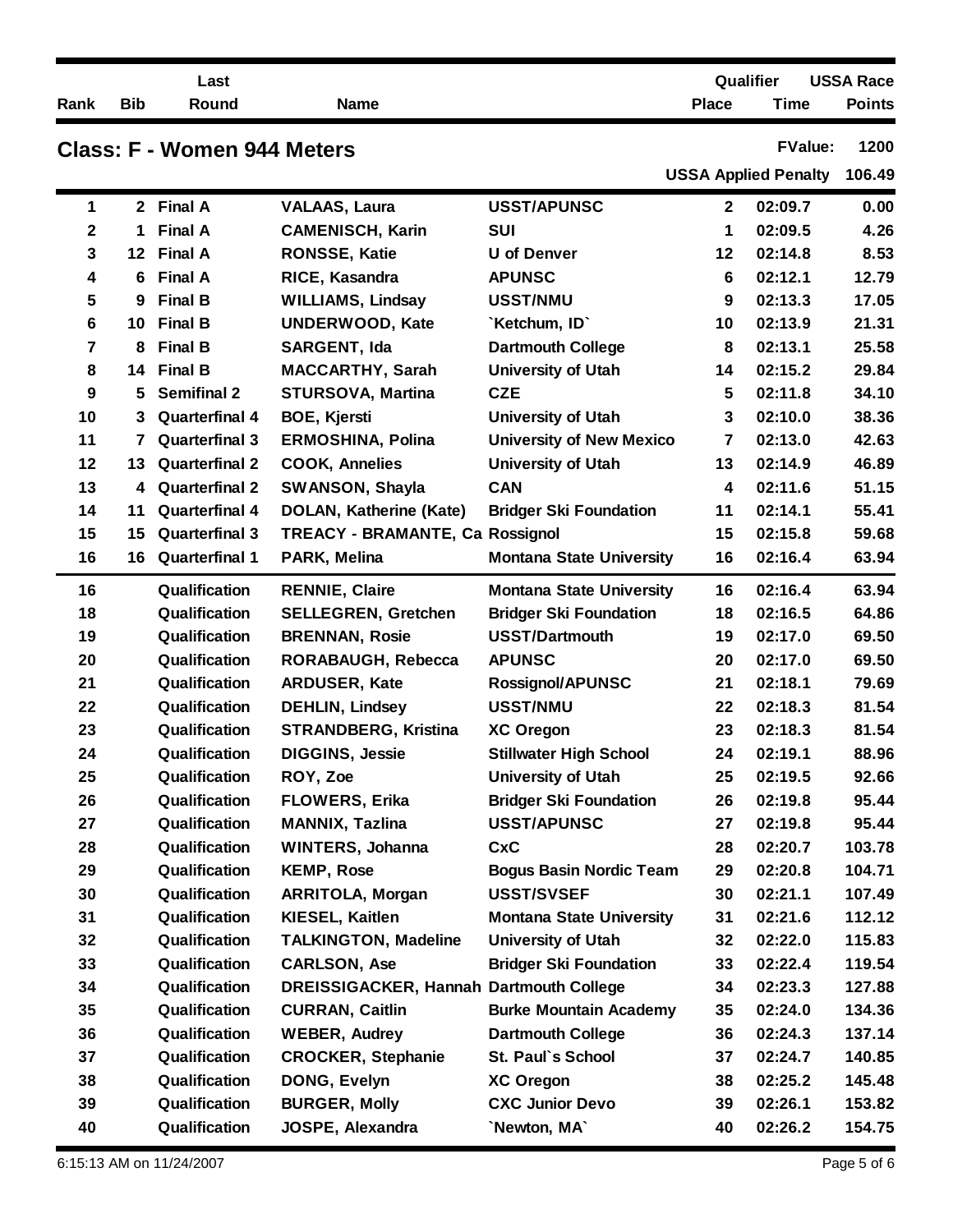|      |            | Last          |                                                        |                                   |              | Qualifier   | <b>USSA Race</b> |
|------|------------|---------------|--------------------------------------------------------|-----------------------------------|--------------|-------------|------------------|
| Rank | <b>Bib</b> | Round         | <b>Name</b>                                            |                                   | <b>Place</b> | <b>Time</b> | <b>Points</b>    |
| 41   |            | Qualification | <b>FLATLAND, Ingvild</b>                               | <b>University of Utah</b>         | 41           | 02:26.4     | 156.60           |
| 42   |            | Qualification | <b>GARREC, lucy</b>                                    | <b>Burke Mountain Academy</b>     | 42           | 02:28.4     | 175.14           |
| 43   |            | Qualification | GILL, Kirsten                                          | <b>Burke Mountain Academy</b>     | 43           | 02:28.9     | 179.77           |
| 44   |            | Qualification | <b>SEIBERT, Casey</b>                                  | <b>Bridger Ski Foundation</b>     | 44           | 02:29.1     | 181.62           |
| 45   |            | Qualification | <b>CASEY, Margareth</b>                                | <b>Montana State University</b>   | 45           | 02:29.2     | 182.55           |
| 46   |            | Qualification | <b>ROGERS, Heidi</b>                                   | <b>Alaska Winter Stars</b>        | 46           | 02:29.6     | 186.25           |
| 47   |            | Qualification | <b>OWEN, Kristina</b>                                  | <b>CxC</b>                        | 47           | 02:29.7     | 187.18           |
| 48   |            | Qualification | <b>GERAGHTY-MOATS, Tara Craftsbury Nordic Ski Club</b> |                                   | 48           | 02:29.9     | 189.03           |
| 49   |            | Qualification | <b>STEITZ, Korie</b>                                   | <b>Montana State University</b>   | 49           | 02:32.1     | 209.42           |
| 50   |            | Qualification | <b>BURKE, Eileen</b>                                   | <b>CXC Junior Devo</b>            | 50           | 02:34.1     | 227.95           |
| 51   |            | Qualification | <b>DOMINICK, Sarah</b>                                 | <b>Maine Winter Sports Cente</b>  | 51           | 02:35.5     | 240.93           |
| 52   |            | Qualification | <b>MCCLELLAND, Jane</b>                                | <b>Burke Mountain Academy</b>     | 52           | 02:39.4     | 277.07           |
| 53   |            | Qualification | <b>MILLER, Kaitlynn</b>                                | <b>Craftsbury Nordic Ski Club</b> | 53           | 02:40.9     | 290.97           |
| 54   |            | Qualification | <b>STEARNS, Rachel</b>                                 | <b>CUVHS</b>                      | 54           | 02:41.7     | 298.38           |
| 55   |            | Qualification | <b>PREVOT, Corinne</b>                                 | <b>Burke Mountain Academy</b>     | 55           | 02:42.9     | 309.50           |
| 56   |            | Qualification | <b>BREU, Anna</b>                                      | <b>Gunstock Nordic</b>            | 56           | 02:44.0     | 319.69           |
| 57   |            | Qualification | <b>CARPENTER, Caroline</b>                             | <b>CVU High School</b>            | 57           | 02:44.9     | 328.03           |
| 58   |            | Qualification | <b>PHILLIPS, Allison</b>                               | <b>Montana State University</b>   | 58           | 02:45.0     | 328.96           |
| 59   |            | Qualification | <b>HESS, Lauren</b>                                    | <b>Alaska Winter Stars</b>        | 59           | 02:47.9     | 355.83           |
| 60   |            | Qualification | <b>MCKINLEY, Page</b>                                  | Mt. Washington Nordic             | 60           | 02:51.1     | 385.48           |
| 61   |            | Qualification | <b>VAN DYKE, Lillian</b>                               | <b>Craftsbury Nordic Ski Club</b> | 61           | 02:56.6     | 436.45           |
| 62   |            | Qualification | <b>DECIUCIES, Silene</b>                               | <b>Craftsbury Nordic Ski Club</b> | 62           | 03:05.1     | 515.21           |
| 63   |            | Qualification | <b>BUSHMAN, Holly</b>                                  | <b>Craftsbury Nordic Ski Club</b> | 63           | 03:14.9     | 606.02           |
|      |            | Qualification | <b>OLSON, Ingrid</b>                                   | `Fairbanks, AK`                   |              | <b>DNS</b>  |                  |
|      |            | Qualification | <b>RICH, Hilary</b>                                    | <b>Cambridge Sports Union</b>     |              | <b>DNS</b>  |                  |
|      |            | Qualification | <b>BJORNSEN, Sadie</b>                                 | <b>Methow Valley Ski Team</b>     |              | <b>DNS</b>  |                  |
|      |            | Qualification | <b>MCCLELLAND, Sophie</b>                              | <b>Middlebury College</b>         |              | <b>DNS</b>  |                  |
|      |            | Qualification | FRITZ, Lauren                                          | <b>Middlebury College</b>         |              | <b>DNS</b>  |                  |
|      |            | Qualification | <b>SCHWEIGER, Sarah</b>                                | <b>University of Utah</b>         |              | <b>DNS</b>  |                  |
|      |            | Qualification | <b>DUNN, Kalie</b>                                     | <b>St. Lawrence University</b>    |              | <b>DNS</b>  |                  |
|      |            | Qualification | <b>ANDERSON, Robyn</b>                                 | `Stowe, VT`                       |              | <b>DNS</b>  |                  |
|      |            | Qualification | <b>MOORE, Sarah</b>                                    | <b>Green Mountain Valley Sch</b>  |              | <b>DNS</b>  |                  |

**Technical Delegate Race** Secretary

**Clear and Sunny Weather: Air Temperature: 22.01 degrees F**  **22.01 degrees F 19.69 degrees F**